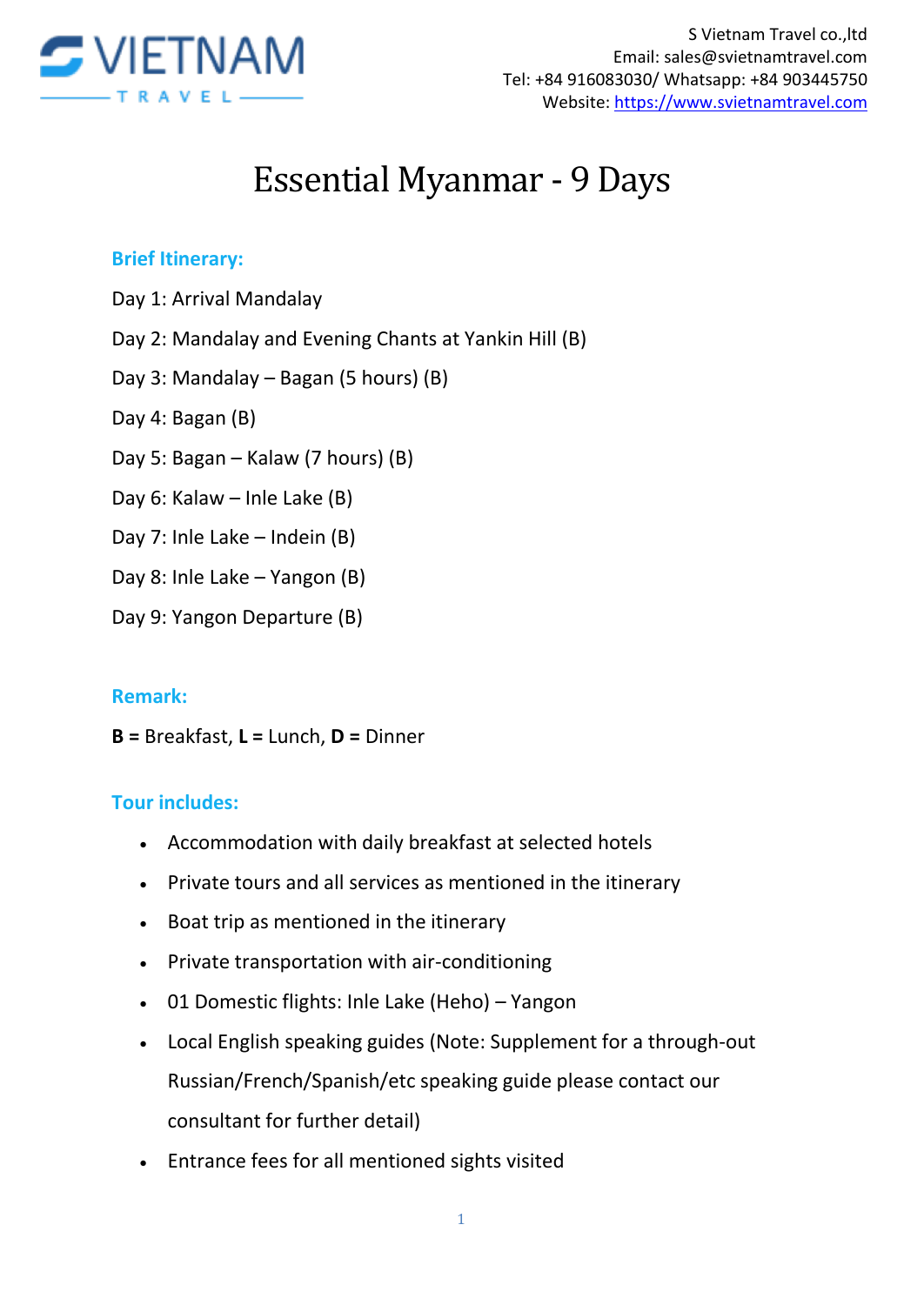

- Private boat to visit Inle Lake
- Water and cold towel on sightseeing

#### **Tour excludes:**

- International flights
- Early check-in and late check-out at hotels
- Personal expenses (such as laundry, telephone, drinks, etc.)
- Tipping for guides and drivers
- Compulsory personal travel insurance
- Myanmar Visa fees (contact our travel consultant for further information)
- Compulsory Christmas and New Year Eva Dinner at hotels if required
- Other meals which do not mention in the itinerary
- Others not mentioned

#### **Detail itinerary:**

# *Day 1: Mandalay arrival*

Welcome to Mandalay! Mandalay, the second largest city of Myanmar and one of the ancient royal capitals is often perceived and described in literature as Asia at its most traditional, timeless and alluring but those who go meet a booming and vibrant city located on the banks of the Irrawaddy River. However, despite the energy and thriving business it's where the cultural heart of Myanmar lies and tradition of music, dance and drama are still alive. Upon arrival in you'll be transferred (1 hour) to Mandalay city.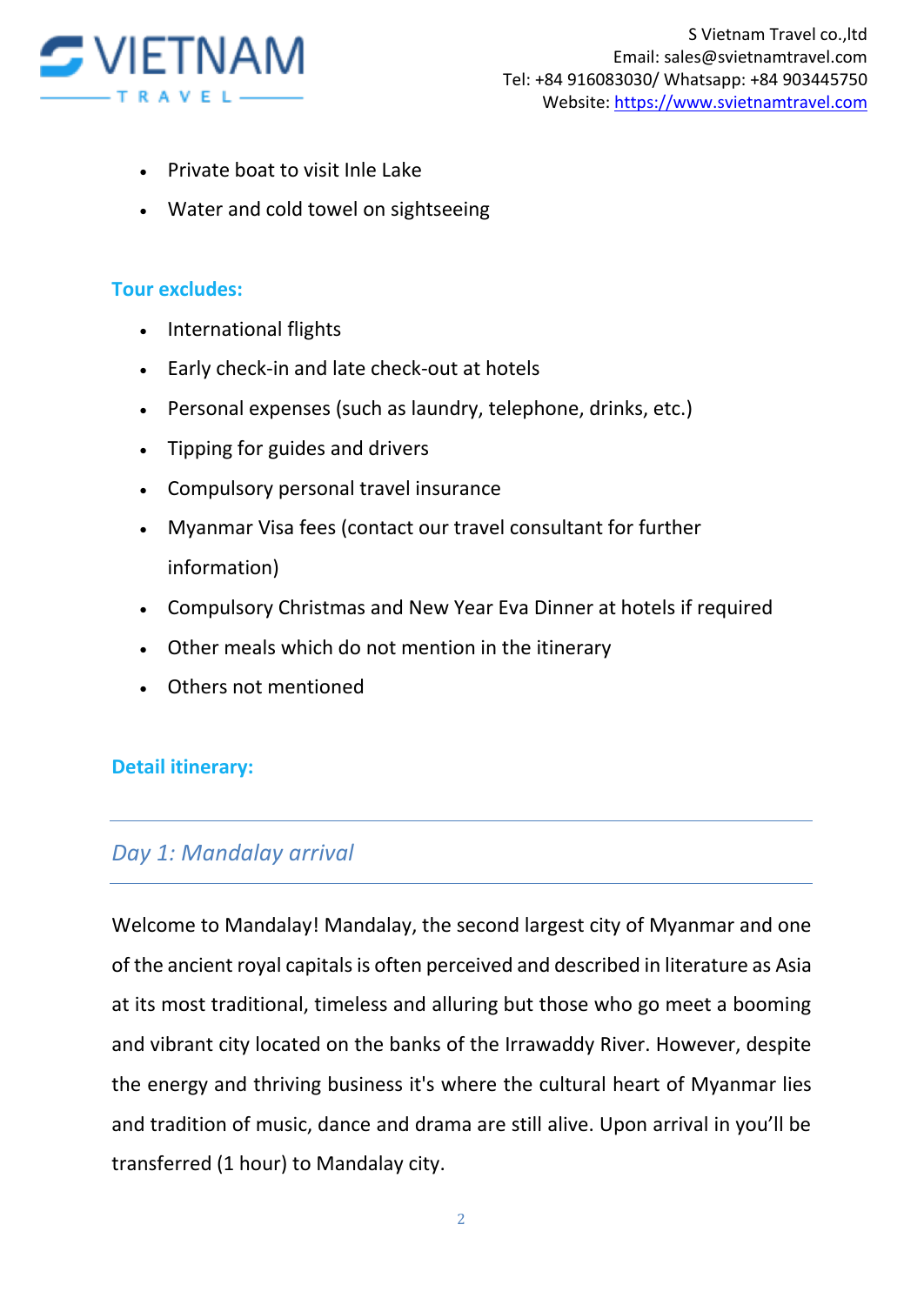

The afternoon's activities will kick off with a visit to Amarapura, Myanmar's penultimate royal capital. Amarapura means "City of Immortality", though its period as capital was relatively brief. First you'll stop at a silk weaving workshop known for their exquisite merchandise. Once the sun starts to set, you'll want to stroll along the legendary U Bein Bridge, which was built in 1782 when Amarapura was the Royal center of attention. It spans 1.2 km across the shallow Taungthaman Lake and is said to be the longest teakwood bridge worldwide. Enjoy this very special atmosphere as the late afternoon sun casts long shadows and illuminates the local people heading home. As a stunning day comes to an end head back to Mandalay for the night.

Lunch and Dinner on own account. Overnight stay in Mandalay.

# *Day 2: Mandalay – evening chants at Yankin Hill (B)*

After a leisurely breakfast, you will start with a visit to the Mahamuni Pagoda. This pagoda houses one of the country's most honored Buddha images, completely covered in gold leaves that are every day applied to the statue by male devotees. Proceed to Kuthodaw Pagoda, frequently dubbed as "The World's Biggest Book" for its collection of 729 marble slabs inscribed with Buddhist teachings. Directly south of Mandalay Hill stands the Kyauktawgyi Pagoda, known as the pagoda of the Great Marble Image. Admire the huge Buddha, carved from a single block of marble. It's said that the colossal marble block took 10,000 men almost two weeks to transport it from the riverside to its current location. Then it's off to the Shwenandaw Monastery, the Golden Monastery which is the only enduring structure from the Royal Palace of the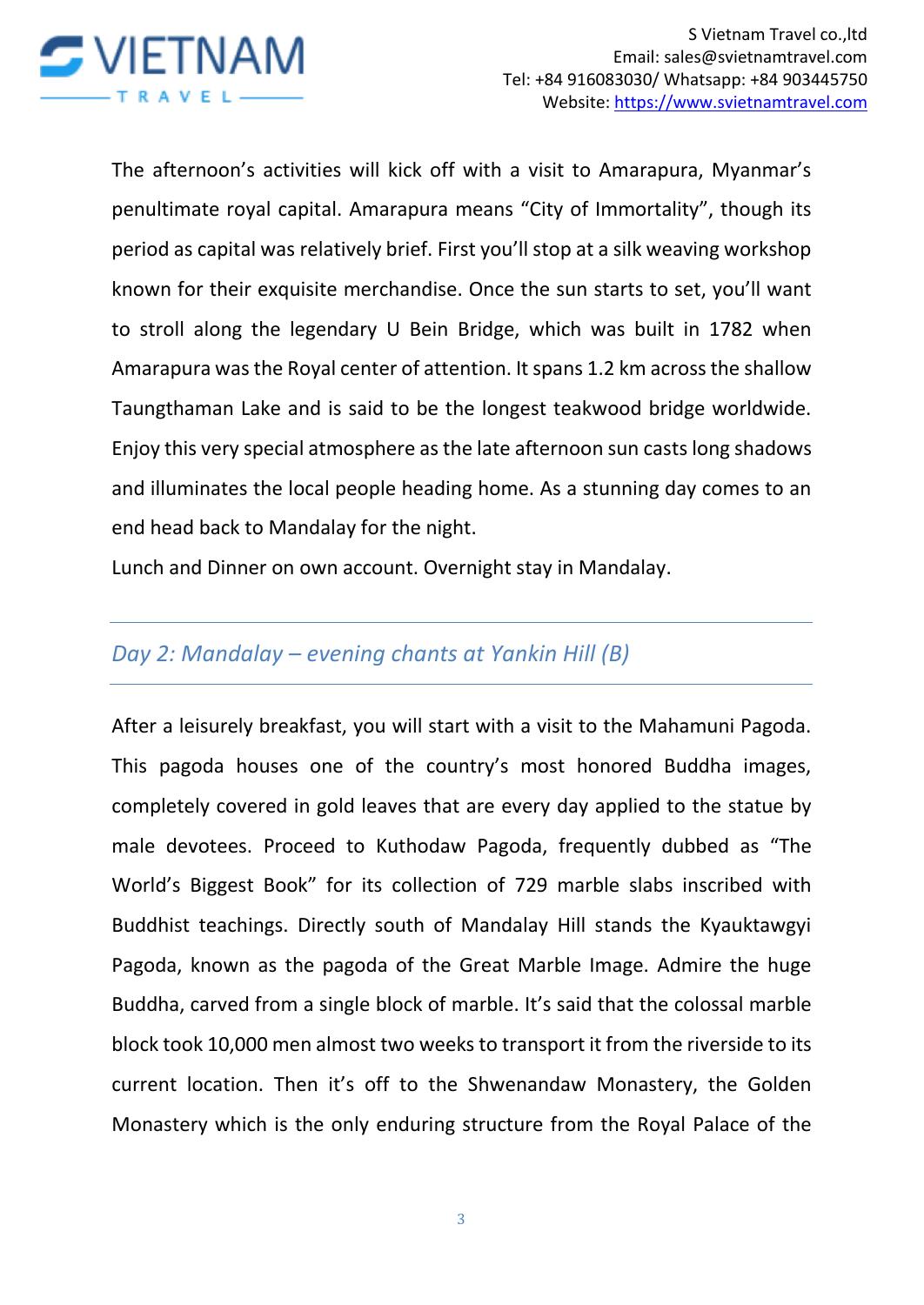

19th century. This impressive structure is celebrated for its remarkable woodcarvings.

Approximately 3 km to the east of Mandalay fort is the Yankin Hill surrounded by numerous temples and monasteries. A stunning atmosphere, away from the tourist crowds. When visiting a monastery you will gain insight into the monastic life and practice with the monks a little English. Afterwards, enjoy a unique view from the summit of the hill (about 45 minutes climb). Once back on solid ground you are the evening prayer of the monks (also called evening chant) listen and end the day peacefully. Return to Mandalay.

Lunch and Dinner on own account. Overnight in Mandalay.

#### *Day 3: Mandalay – drive to Bagan (B)*

In the morning you will explore the life at the river during a nice walk along the majestic Irrawaddy River. You will visit a local market where all kinds of exotic fruit and vegetables are sold. There are barely any tourists coming here and it is a great opportunity to gather some unique impressions off the beaten track. From there, a short 45 minute transfer (30 km) will bring you to Paleik, which is known locally as the home of the snake temple. With a little luck you may be able to witness a snake washing which is supposed to bring fortune. Do not miss to take some time to explore the ancient Ava temples that can around Paleik. Afterwards, you will be taken to Bagan on the new, scenic road. During the 5 hour drive (304 km) you can enjoy the beautiful landscape and will arrive in Bagan in the late afternoon.

Lunch and dinner on own account. Overnight in Bagan.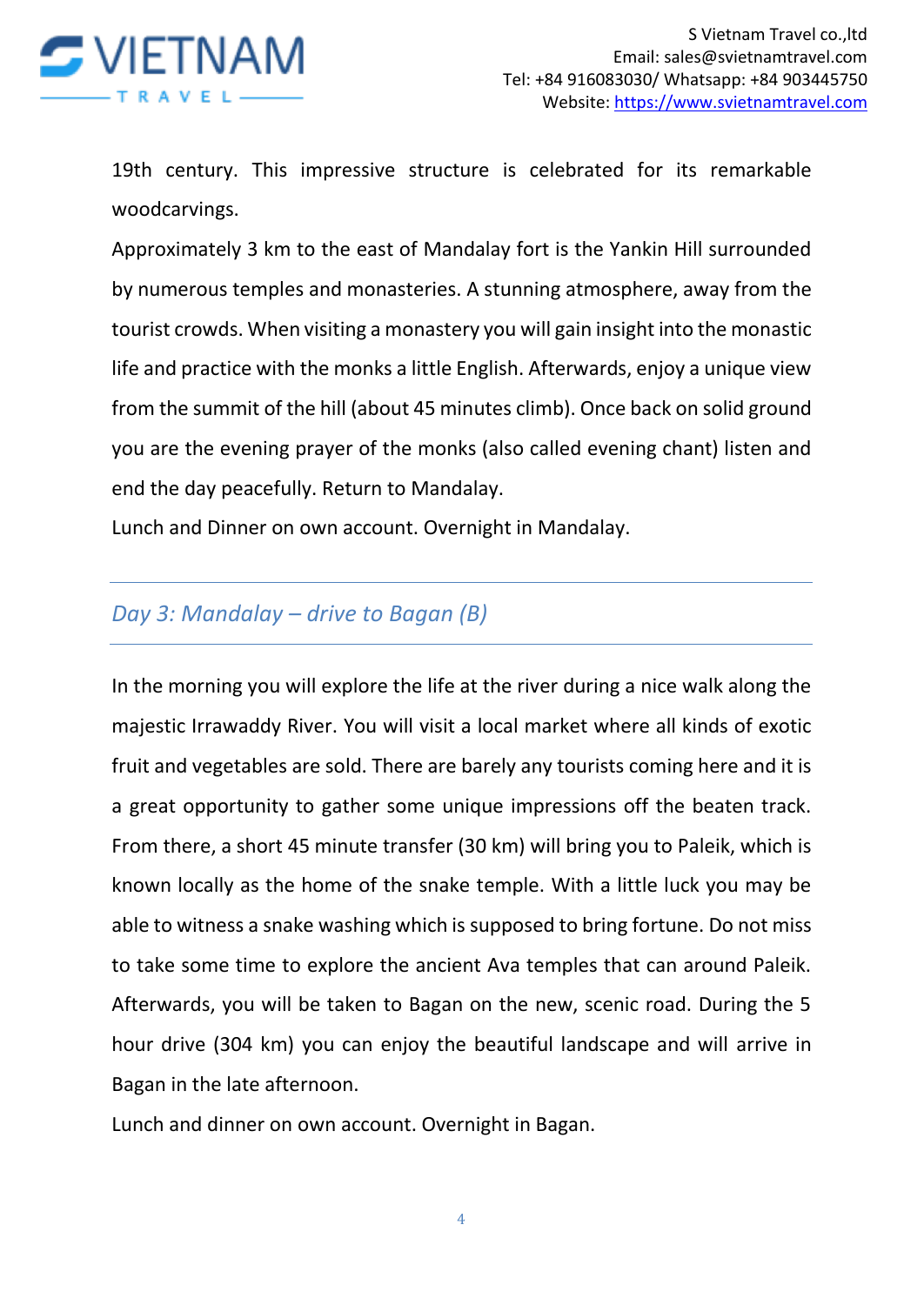

# *Day 4: Bagan – sightseeing (B)*

Your first port of call is a high temple with its panoramic views over the plains of Bagan. This view will give you a taste of the impressive number of temples and their different styles. From here you can explore the Ananda Temple, one of the highest in Bagan. We'll make sure you get there before the majority of tourists, so you can enjoy the splendor of the temple in peace.

Traveling on dirt roads lined by trees, temples and monasteries to a small village. In one of the monasteries, you will participate in a traditional Buddhist ceremony. Around 10:30 you will make food offerings to the monks. Then you will receive a special blessing of the monks to ensure good luck, and, happiness. Then visit the village of Myinkaba and the Temple of Gubyaukgyi. You will be struck by the beauty of the murals and sculptures. You will also have the chance to discover the two small temples Manuha and Nan Paya - both known for their Buddha statues. You will then have the opportunity to learn more about the local culture with the visit of two workshops that produce the most famous Bagan products: lacquer and wood crafts. Amazement, you will see that the craftsmen still use traditional techniques passed down from generation to generation, to create masterpieces. From there, drive to a carriage ride at sunset through the temples Thatbyinnyu - the highest of Bagan, the gigantic Dhammayangyi known for its fine brick building, and the impressive Sulamani. Lunch and Dinner on own account. Overnight in Bagan.

*Day 5: Bagan – drive to Kalaw (B)*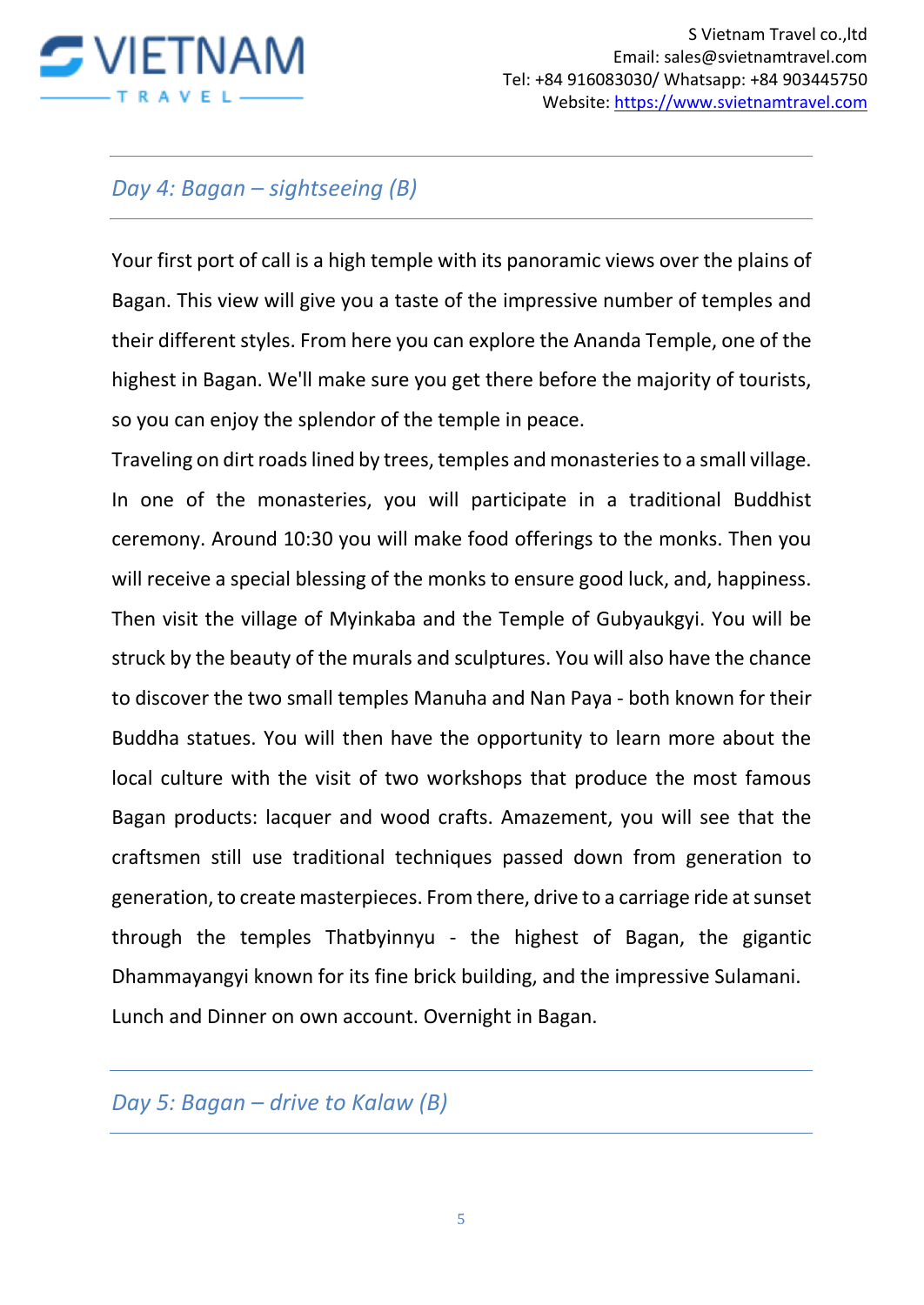

Today it is time to leave Bagan and start off your day with an overland trip (ca. 6 hours) to Kalaw. While passing through the Shan hills on a winding road, you will gather amazing impressions of the rural Myanmar. At last you will reach Kalaw, which was founded as an upper station by British officials who wanted to escape the plain's heat. Nowadays, this town is still a holiday resort where you can find pure air, a pleasant atmosphere, green trees and great trekking paths. You will reach Kalaw in the afternoon and there will be enough time to explore the town and breathe in the local charm while recovering from the journey. The rest of the day is at your own disposal.

Lunch and dinner on own account. Overnight in Kalaw.

# *Day 6: Kalaw – Inle Lake (B)*

After a short visit to the local market, you will be brought to Kalaw train station for a train ride to Aung Ban train station through magnificent mountain scenery. Arrive Aung Ban and take the drive to Inle Lake. Upon reaching the edge of the lake, you will board a private motorboat and begin heading out onto Inle Lake, one of Myanmar's most spectacular and breathtaking sights. Its calm waters are dotted with floating vegetation and fishing canoes, to which scenic hills provide the perfect backdrop. Along the way you will pass several villages that are built on stilts over the lake, which are inhabited by the local Intha people. Observe the daily activities of the local leg-rowing fishermen and see their 'floating gardens', which are built up from strips of water hyacinth, earth and anchored to the bottom of the lake with bamboo poles. You will also visit Nga Hpe Chaung Monastery, which houses loads of early Shan Buddha Images. In the past this temple was known for its 'jumping cats' but these days there are only a few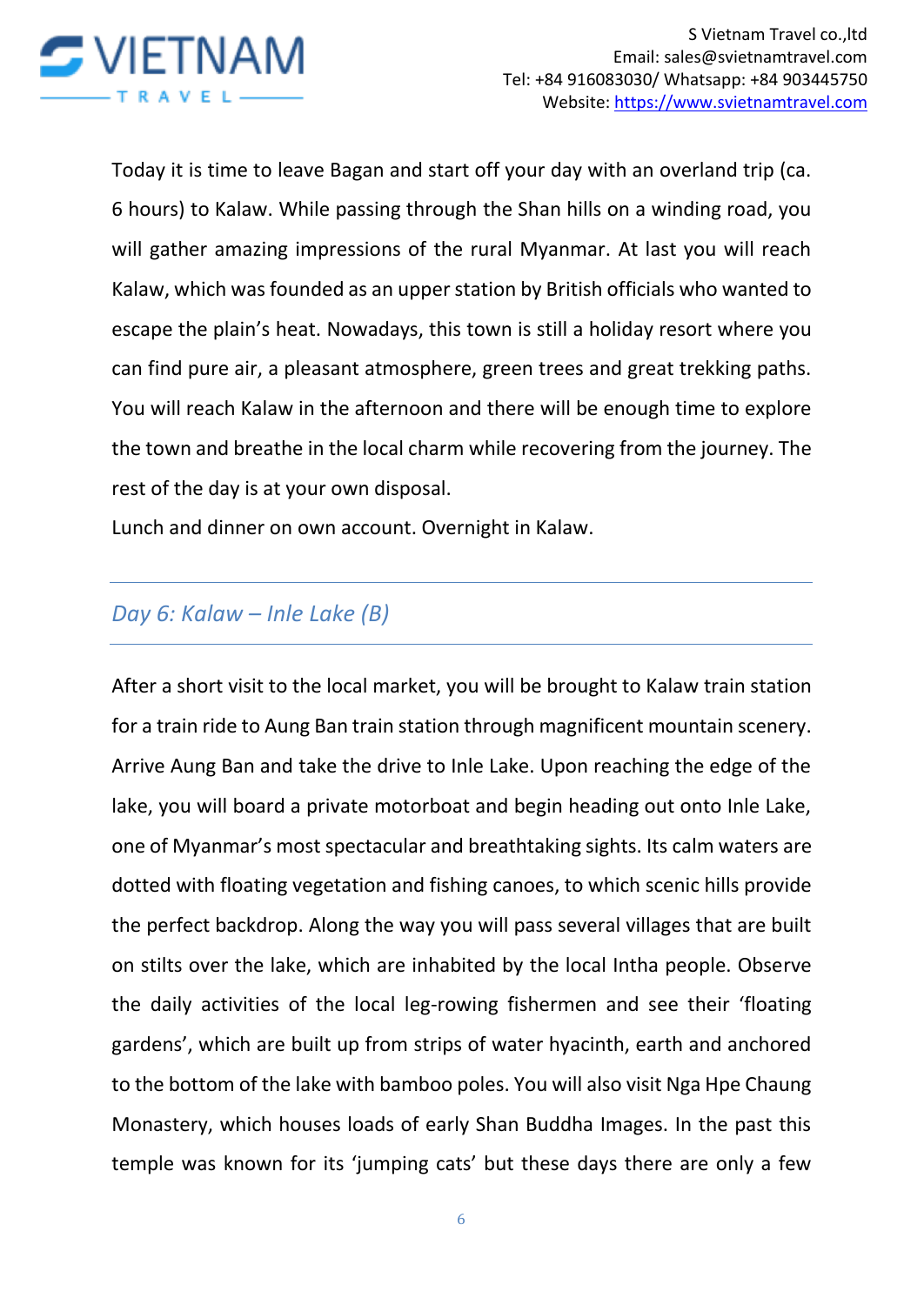

felines roaming around and none are jumping any more. Yet the Buddha images are still worth the visit. Proceed to the Phaung Daw Oo Pagoda, the lake's main haven, which contains five sacred images of Buddha decorated in gold leaf. There are also many traditional crafts originating on Inle Lake and, should you wish, we can stop for a visit to one making incredible woven items from lotus silk, boat builders (depending on the time of year), a cigar making workshop, blacksmiths or even silver smiths. The tour will come to a close with a return trip by boat back to your hotel.

Lunch and Dinner on own account. Overnight on Inle Lake.

# *Day 7: Inle Lake – Indein (B)*

After breakfast you'll pay a visit to the lake's morning market (the market is open every day apart from dark moon and full moon calendar days). The market's location rotates between the lake's villages in a 5 day schedule and is also visited daily by the lake's inhabitants as well as the surrounding natives who also come to sell and trade their wares. A 1-hour boat ride down a small canal will take you to the Pa-Oh village of Indein, positioned on the western shores of Inle Lake. Take a leisurely stroll around the village before ascending to the top of a hill. Once you've arrived at the summit, you will be greeted buy an iconic Buddha image which sits enshrined among hundreds of stupa ruins and overgrown shrubbery. Here, from the peak, you will also be rewarded with mesmerizing views of the placid surroundings. The Indein Pagoda complex is undoubtedly one of the most amazing sites around the shore of the lake and it consists of hundreds of small stupas which are overrun by moss and greenery. Then it's time to embark on a 45 minutes trek to Sae Ma village. Along the way, you'll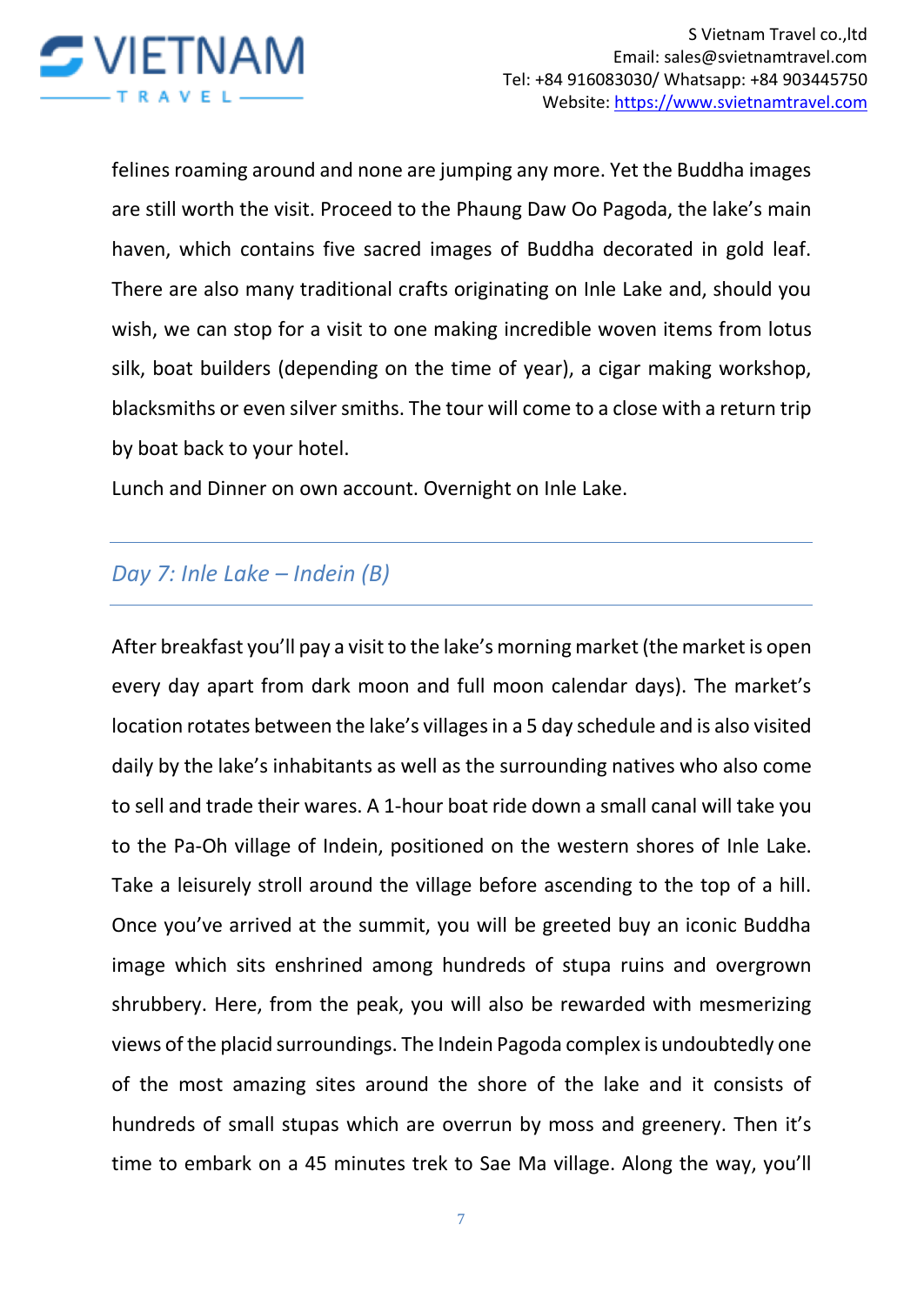

enjoy the natural beauty and panoramic vistas of the area while basking under the shade of the bamboo grooves in the area. Upon arrival at the village, observe the daily lifestyles of the rural inhabitants. On your boat ride back, should time allow, you'll stop at the Inthar Heritage House to learn more about the history and culture of the lake's indigenous people and enjoy a delicious coffee and cake (snack break not included). As an exciting day comes to close transfer back to your hotel for some well deserved relaxation.

Lunch and Dinner on own account. Overnight on Inle Lake.

# *Day 8: Inle Lake – fly to Yangon (B)*

Enjoy your last boat ride from your hotel on the lake to Nyaung Shwe. From Nyaung Shwe you'll be transferred Heho Airport (1 hour) for your domestic flight to Yangon.

Visit Kyaukhtatgyi Pagoda to see a 70 meter long reclining Buddha statue around the size of a blue whale. Afterwards, you continue uptown in order to make a quick stop by the Royal Lake located in Kandawgyi Park which is very popular with local residents, especially in the early morning and around sunset. Catch a view of Karaweik Hall, a reproduction of a royal barge and enjoy a spectacular view of the Golden Shwedagon Pagoda. No Myanmar expedition can be considered truly great if it's lacking a visit to the legendary Shwedagon Pagoda. Ready for an amazing experience? The visual delights present there alone, are worth the trip. Witness the colors transform on the 100-meter chedi which is literally enclosed in over 40 tons of gold leaf. You will start at the eastern staircase where you will find a row of shops at the base of the temple selling